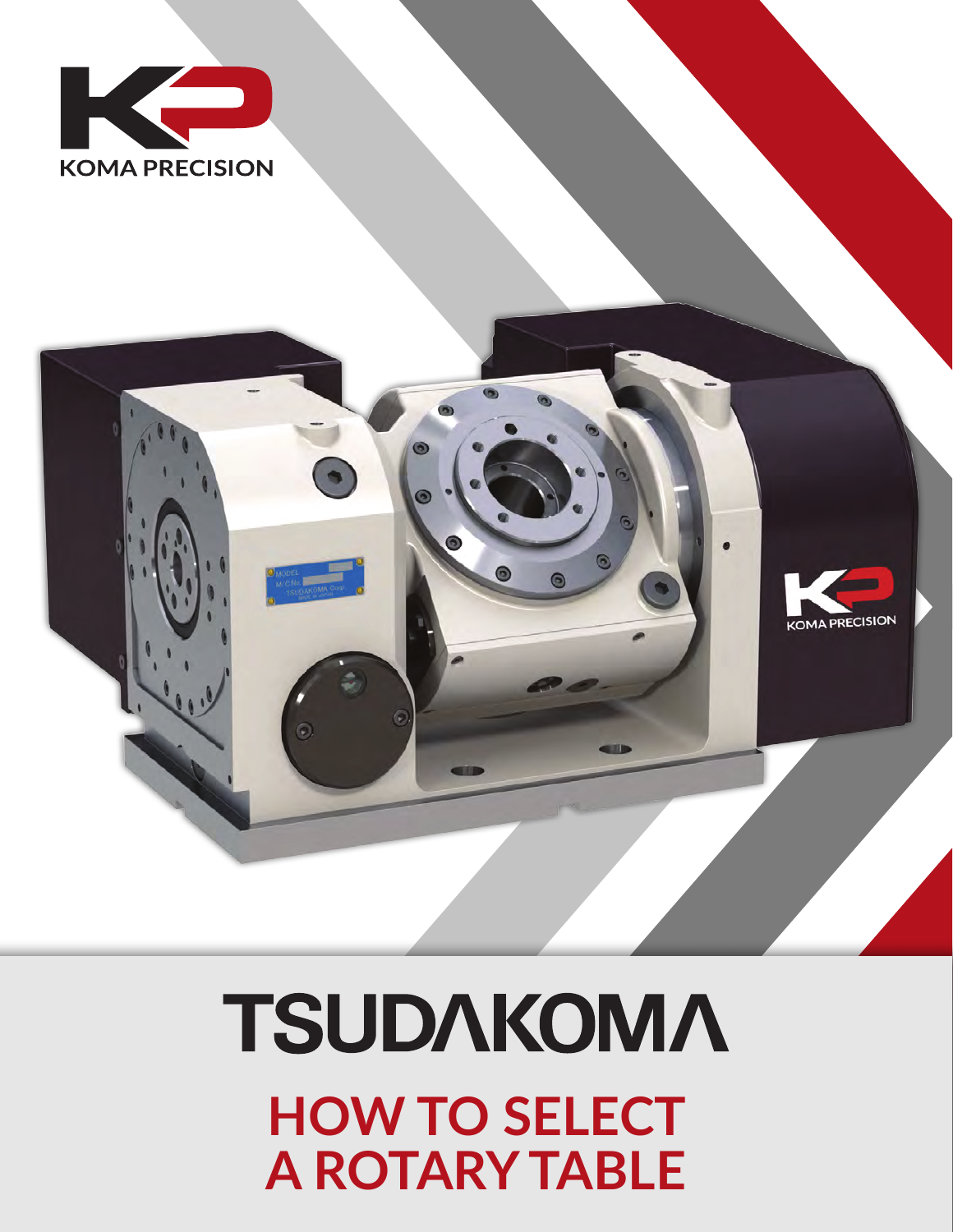## COMPARISON: WORM VS. DIRECT DRIVE

| <b>Advantages</b>    | <b>High Accuracy</b>                           | Guaranteed mechanical positioning & repeatability accuracy is very<br>good. Scale option is available for ultra precision.<br>Customer has flexability to choose according to the accuracy re-<br>quired and their budget. |
|----------------------|------------------------------------------------|----------------------------------------------------------------------------------------------------------------------------------------------------------------------------------------------------------------------------|
|                      | <b>High Output Torque</b>                      | Tsudakoma's high torque transfer efficient worm system & gear re-<br>duction creates high output torque from a compact servo motor.                                                                                        |
|                      | <b>High Clamping Torque</b>                    | Tsudakoma offers various types of advanced clamping technologies,<br>with either a pneumatic or hydraulic supply, based on the table model.                                                                                |
|                      | <b>Compact Size</b>                            | Thinner body design compared with Direct Drive motor system.                                                                                                                                                               |
|                      | Low Thermal Deformation                        | Chiller unit is not required for rotary table cooling.                                                                                                                                                                     |
|                      | Maintenance                                    | Routine maintenance - Easy adjustments.<br>Repairs - Lower cost for replacement parts and labor.                                                                                                                           |
|                      | Interface Costs                                | Standard interface hardware & software required.                                                                                                                                                                           |
| <b>Disadvantages</b> | Lower Speed                                    | Up to 88.9 RPM (Maximum RPM)                                                                                                                                                                                               |
|                      | <b>Mechanical Parts Wear</b>                   | Periodic backlash adjustment may be required based on use and ac-<br>curacy requirement.                                                                                                                                   |
|                      | Reversal Error / Lower Finishing<br>Capability | Lower surface finish can be expected due to gear train reversal error<br>when contouring.                                                                                                                                  |

### DIRECT DRIVE MOTOR SYSTEM

| <b>Advantages</b>    | <b>High Accuracy</b>                       | Direct measuring scale feedback system is standard                                                                                  |
|----------------------|--------------------------------------------|-------------------------------------------------------------------------------------------------------------------------------------|
|                      | High Speed Rotation / Indexing             | Up to 1,000 RPM<br>Various speed options are available based on Direct Drive motor<br>selection.                                    |
|                      | No Reversal Error / Ideal for<br>Finishing | No mechanical reversal error.<br>Provides excellent surface finish when contouring.                                                 |
|                      | No Mechanical Parts Wear                   | Maintenance free.                                                                                                                   |
| <b>Disadvantages</b> | Low Output Torque                          | Large size Direct Drive motor required to handle heavy loads, unbal-<br>anced loads & heavy duty machining.                         |
|                      | Larger Size                                | Physical size of the rotary table is larger than the same size of a worm<br>system rotary table.                                    |
|                      | <b>High Thermal Deformation</b>            | Direct Drive motors generate a lot of heat.<br>A chiller unit is required based on the application and the accuracy<br>requirement. |
|                      | Maintenance                                | Difficult to adjust or repair. Crashes may be catastrophic.                                                                         |
|                      | Complex Tuning / Adjusting                 | Complex servo tuning and adjustment is required for different<br>applications.                                                      |
|                      | <b>Higher Interface Costs</b>              | Special interface software is required for Direct Drive motor.                                                                      |

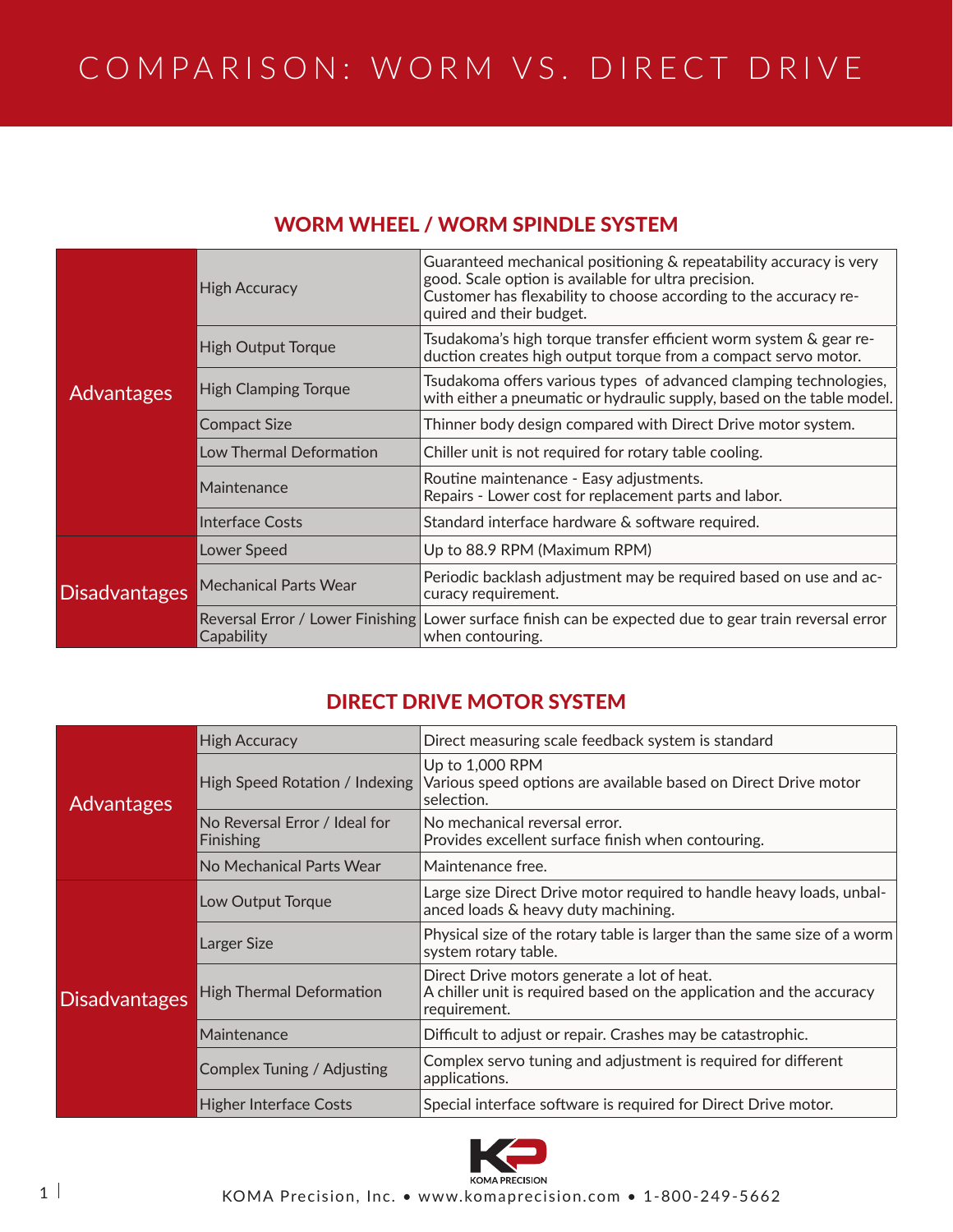#### 1. Are you looking for a high speed indexing table?

\*\*Work Sample\*\*

High volume automotive parts production, multi-face machining production with high speed machine such as a tapping center.

| Worm System  | Up to 88.9 RPM. Good choice if load is heavy and off-center such as a trunnion<br>style. |
|--------------|------------------------------------------------------------------------------------------|
| Direct Drive | Up to 150 RPM. Good choice if work piece is light and on-center.                         |

#### 2.) Are you looking for a high speed table for contour machining?

\*\*Work Sample\*\*

Aerospace parts such as an impeller, blisk, blade & medical parts.

| <b>Worm System</b> | Roughing & finishing can be done with same table. Surface finish might not be of<br>sufficient quality because of reversal error & limited rotational speed.          |
|--------------------|-----------------------------------------------------------------------------------------------------------------------------------------------------------------------|
| Direct Drive       | Best surface finishing expected. Reduces cycle time for finishing, but it may take<br>more time for roughing because of lower output torque. Fine tuning is required. |

#### 3.) Does your application have a heavy weight fixture / work piece, or does it have an off-center unbalanced fixture?

\*\*Work Sample\*\*

Trunnion style fixture.

| <b>Worm System</b>  | Tsudakoma's high torque transfer efficient worm system works great a handling<br>heavy duty application with high driving torque.                                                                                                                |
|---------------------|--------------------------------------------------------------------------------------------------------------------------------------------------------------------------------------------------------------------------------------------------|
| <b>Direct Drive</b> | To avoid vibration & excessive heat generation, adjustment of the max. RPM &<br>acceleration / deceleration parameters may be required for every application.<br>Total cycle time may be even longer using the same size rotary table with worm. |

#### 4.) Is your machine work space limited and require a compact rotary table?

| <b>Worm System</b>  | Motor cover design can be modified to fit in required space. Thinner body design<br>with larger output torque compared to same size Direct Drive motor table gives<br>customer more flexibility for different applications.                                                                                   |
|---------------------|---------------------------------------------------------------------------------------------------------------------------------------------------------------------------------------------------------------------------------------------------------------------------------------------------------------|
| <b>Direct Drive</b> | Depending on application, a large size Direct Drive motor may be required on the<br>rotary table. Then, the table size becomes larger and thicker. With tilting table<br>design, center height of tilt axis needs to be higher due to rotary axis body height,<br>and it will cause Z-axis travel limitation. |